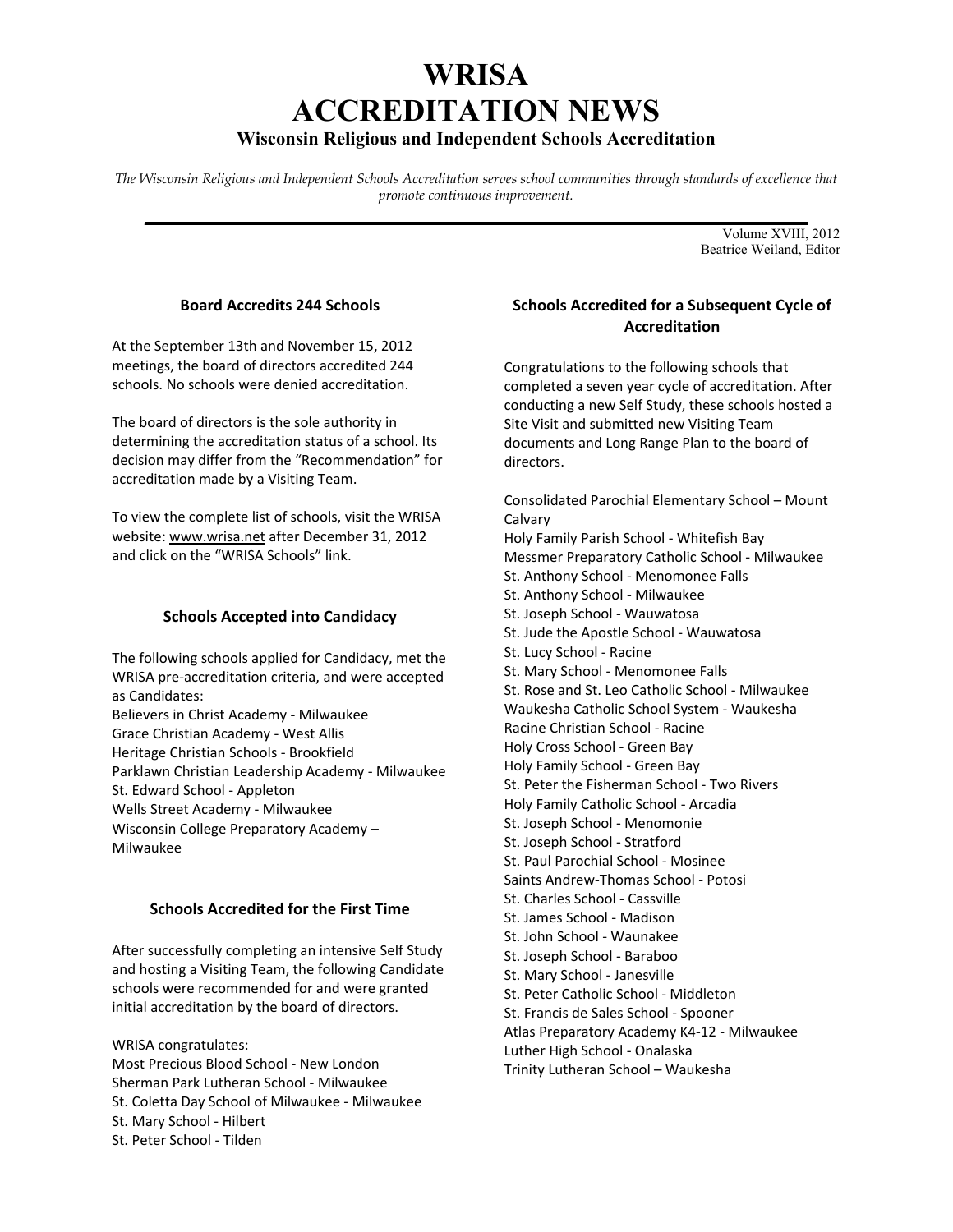### **Standard Quality Indicators Undergo Revision**

The board of directors voted to revise several Standard Quality Indicators (SQIs). Changes will be reflected in the online documents on 1/1/2013. Changes will go into effect for the 2013‐14 school year. Site Visits taking place during the 2013‐14 school year will use the Self Study documents that the schools used when they conducted their Self Study.

**Standard A – Early Childhood Program** will be eliminated entirely. Since Early Childhood Programs are part of the total educational program of a school, they will be included in the WRISA Standards with Quality Indicators for the school as a whole.

#### **SQI 5.04 will read:**

*\*\*Qualifications/Degree/Instructional Staff: Instructional personnel have earned a Bachelor's degree that includes 12 semester hours of credit in teacher education as part of or in addition to the degree, or is actively working toward meeting this requirement within three years. \*Early childhood personnel and elementary art, music, physical education, technology, and foreign language teachers refer to Quality Indicator 5.07. (4) (Changed 9/13/2012. Effective 2013‐14.)*

#### **SQI 5.07 will read:**

Qualifications/Specialized Personnel: Counselors; media specialists; instructors of art, music, physical education, technology, and foreign language in the elementary grades; and non‐teaching professional personnel have earned a degree in their assigned field. (2)

Teachers in Early Childhood (three and four year old early childhood programs) have earned an associate of arts degree, Child Development Associate (CDA) level on The Registry, or bachelor's degree that includes 12 semester hours of credit in teacher education as part of or in addition to the degree. In regards to a Bachelor of Art degree, an individual must be actively working toward meeting this requirement within three years. (4) (Changed 9/13/2012. Effective 2013‐14.)

#### **SQI 6.08 combined with 7.02 which will read:**

Evaluation of Materials and Resources: Administrator establishes a policy and procedure for the evaluation of materials and resources that include the acquisition of new items, review of current collection, and disposal of outdated materials. The administrator, in cooperation with the professional instructional staff, has a process and cycle to review the instructional resources and materials which are correlated with the various

subject areas in the curriculum document. (Changed 9/13/2012. Effective 2013‐14.)

#### **SQI 7.03 will read:**

Instructional Media and Technology: Administrator provides for the appropriate access to and distribution of a comprehensive collection of print, multi‐media, and instructional technological resources. (Changed 9/13/2012. Effective 2013‐14.)

#### **Standard 7 Glossary will read:**

Comprehensive Collection: A balanced and current collection that is student‐oriented and serves all grade, ability, and/or subject areas and may include a basic book collection. Books and periodicals on electronic media may be counted for meeting this requirement. The materials collection shall include electronic and other technological formats in support of the curriculum. (Changed 9/13/2012. Effective 2013‐14.)

**SQI 6.13 combined with SQI 8.05 which will read: \*\*Student Services Records: Administrator oversees the establishment and maintenance of a secure and accurate student service record system. The administrator, in cooperation with the professional instructional staff and paraprofessional staff, establishes and maintains a file (paper or electronic) which contains curricular documentation and other information required by law and the operation of a quality educational program. (Changed 9/13/2012. Effective 2013‐14.)**

#### **Standard C.03 will read:**

Transformative Faith Community: The school community will actively promote faith‐to‐action service and social justice experiences according to the tenets of their religion or denomination. (Changed 9/13/2012. Effective 2013‐14.)

#### Documentation:

(Report) narrative of compliance to include: 1. statement of how students are being given opportunities to study social justice issues; 2. statement on how students are being challenged to become active in both the religion/denomination's and the broader civic community's social justice needs

(Onsite) evidence

#### **By‐laws**

*Amend Article II, Section 1 of the by‐laws to read:* Any religious or independent school in Wisconsin that is accredited by WRISA is considered a member of the association. \*\*See the WRISA handbook for the process and requirements for accreditation. (Effective immediately.)